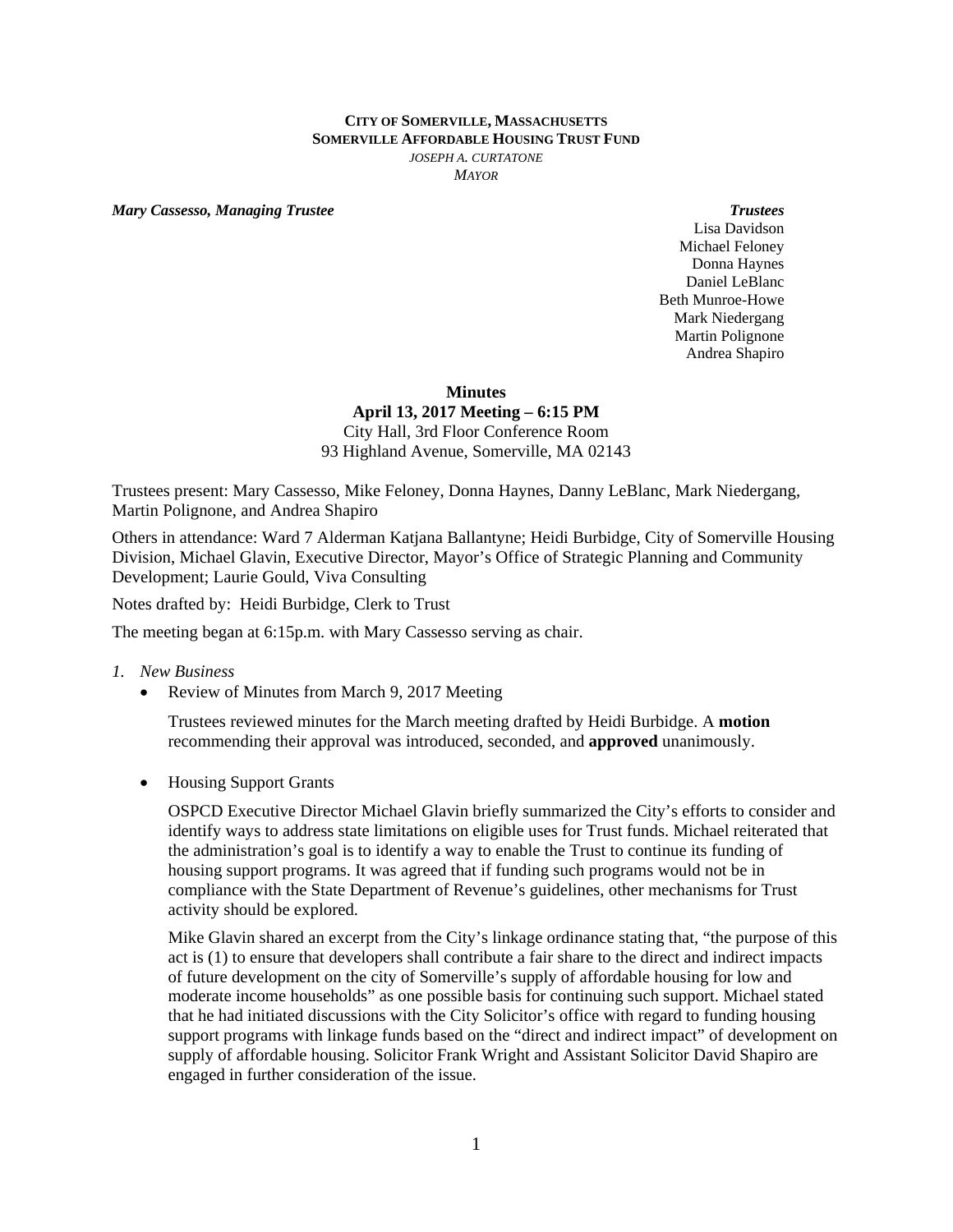Danny LeBlanc inquired about the possibility of fractional payments made in fulfillment of inclusionary housing requirements, and loan repayments also received by the Trust, being deposited, along with linkage revenue, in a separate account to serve as sources for housing support programs as well as affordable housing development. There was also discussion of what would be involved in passage of a home rule petition that would provide a new ordinance under which the Trust would exist. Mike Glavin noted that such a process likely would be lengthy and would require approval by the state legislation.

Mary Cassesso agreed it would be best not to pursue a home rule petition if such an approach can be avoided. Mark Niedergang asked whether discussions with the Mayor had included the possibility of funding housing support programs in the City budget. Michael Glavin responded that a Program Improvement Request has been discussed as a possibility, if other avenues are shown to be infeasible for funding near-term housing program activities.

Andrea Shapiro raised the possibility of using Community Development Block Grant (CDBG) funding for housing support programs. Staff reported that the City currently receives more CDBG applications than there is funding available. However, this possibility could be explored, and that suggestion could be made to agencies who might apply.

Mary summarized potential options being explored as: justification under concept of "direct and indirect" impacts; use fractional payments under inclusionary housing as a source; funding through CDBG and exploring other funding for affected CDBG uses. Mike Glavin noted that follow-up work will continue as quickly as possible, with the preference from a program management standpoint being to find a solution for funding the housing support programs, and thereby avoid putting additional strain on the limited dollars for social services under CDBG.

Other/related items discussed included:

- o Comment that the list of housing support programs provided at the meeting did not include programs that were considered outside of the Trust's Notice of Funding Availability (NOFA) process. Question was posed as to whether those programs would be considered ineligible uses and if so whether funds awarded to them should be added to the \$91,000 of the NOFA funding.
- o Status of support programs contracts in preparation: Heidi Burbidge provided brief update. Mary requested that the time-frames for terms of housing program contracts be adjusted according to the date of the executed contract.

Mark Niedergang Katjana Ballantyne left the meeting at 6:55pm. Prior to leaving Alderman Ballantyne asked whether there would be a vote that evening in response to the proposal and request received from POAH/SHA/SCC for the Clarendon Hill project. Mike Feloney indicated he would brief trustees on the project's overall status, and did not believe there was need for the Trust to act that evening.

Michael Glavin left the meeting at 7:00pm.

• Acquisition  $-72$  Marshall Street (5 unit 100 Homes property)

Danny and Mike offered a brief update on SCC's 72 Marshall Street property, using CDBG funds for acquisition financing. The closing took place on April  $7<sup>th</sup>$ . Acquisition preserved three existing Section 8 tenancies. The unit mix consists of three units for households with income up to 80% of AMI and two units for households with income up to 100% of AMI. The previous owner had been taking steps toward converting the units to condos; Housing Division Condo Review Board staff flagged the property as a potential opportunity for 100 Homes acquisition and called the property to SCC's attention.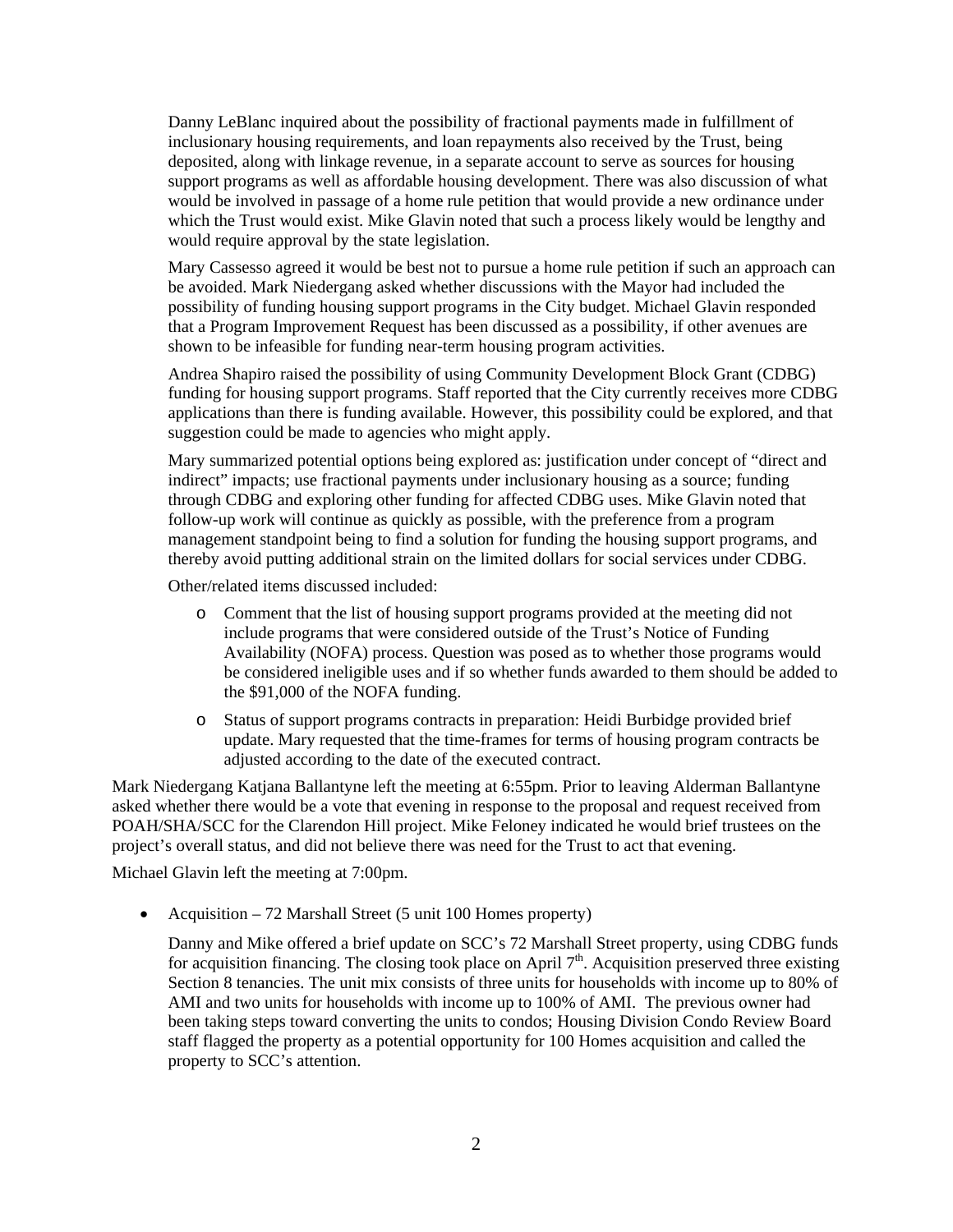## *2. Follow-up from March Meeting*

• Further consideration of SAHT 2017 CPA Housing Project proposals

Mike introduced Laurie Gould of Viva Consulting, who reviewed Clarendon Hill proposal at City's request, as to overall financial feasibility, reasonableness of subsidy request, and effectiveness of efforts to leverage possible funding sources. Memo circulated at the meeting provides detailed analysis; among the main points were:

- o Per unit cost in the proposal are in line with similar projects, with some having a higher per unit cost, and others having a slightly lower cost.
- o No aspects in project budget appeared out of line with industry norms. Soft costs for the project represent 19.8% of projected construction costs which falls within regional norms. Engineering costs seem fairly low.
- o Other sources for the project include equity (\$16 million in acquisition funding from Gate Residential), roughly \$10.8 million in state capital subsidy (as referenced in a letter from DHCD that had just been received that day) and mortgage debt.
- o Relocation of existing tenants will be a substantial cost and one which DCHD.
- o Operating costs are projected at \$8,878 per unit annually which is not substantially different from what would be expected from Mass Housing standards.

Danny and Mike summarized overview of 100 Homes request that had been submitted by SCC, for \$2 million in funding, either up front (with expectation for future requests, as is also expected for the \$2 million request for Clarendon Hill). Both requests indicated that proposers are open to a combination of upfront capital and/or revenues raised through bond issuances with debt service to be paid by committed CPA allocation. Discussion segued to that item on the agenda.

Review of updated CPA/Trust multi-year budget projection information

Mike noted that the City has also requested Viva Consulting for further assistance in reviewing multi-year budget projections that Housing staff had developed for review. Mike reviewed the preliminary draft he and Heidi had prepared.

Among the issues for Trustees to consider as a part of this long-range budgeting as well as consideration of current proposals is whether to award funding to Clarendon Hills and 100 Homes as up-front funding and/or through bonding paid by the Trust in debt service over time. Mike pointed out that a placeholder funding amount was included for a multifamily acquisition project.

Trustees noted that issuing a bond of an amount of \$2 million or less does not factor in requests for further funding of these projects in future years. The Clarendon Hill proposal cited a total ask of \$6 million over the entire development timeline. As noted above, the 100 Homes request also contemplated returning to request additional funding to meet overall program goals.

These potential multi-year requests prompted discussion of whether it would make sense to consider a larger request, and thereby avoid transactional and other costs associated with multiple bond issuances. It would make sense to request bonding for an amount that would accommodate these upcoming requests. Trustees requested preparation and review of scenarios that would produce amounts more in line with overall requests being contemplated, i.e., ones for \$8 million, \$12 million and \$16 million.

Mike shared his understanding that the CPC would consider whatever request the Trust opts to make for bonding of CPA funds. Trustees will review alternatives and plan on making recommendations at its next meeting.